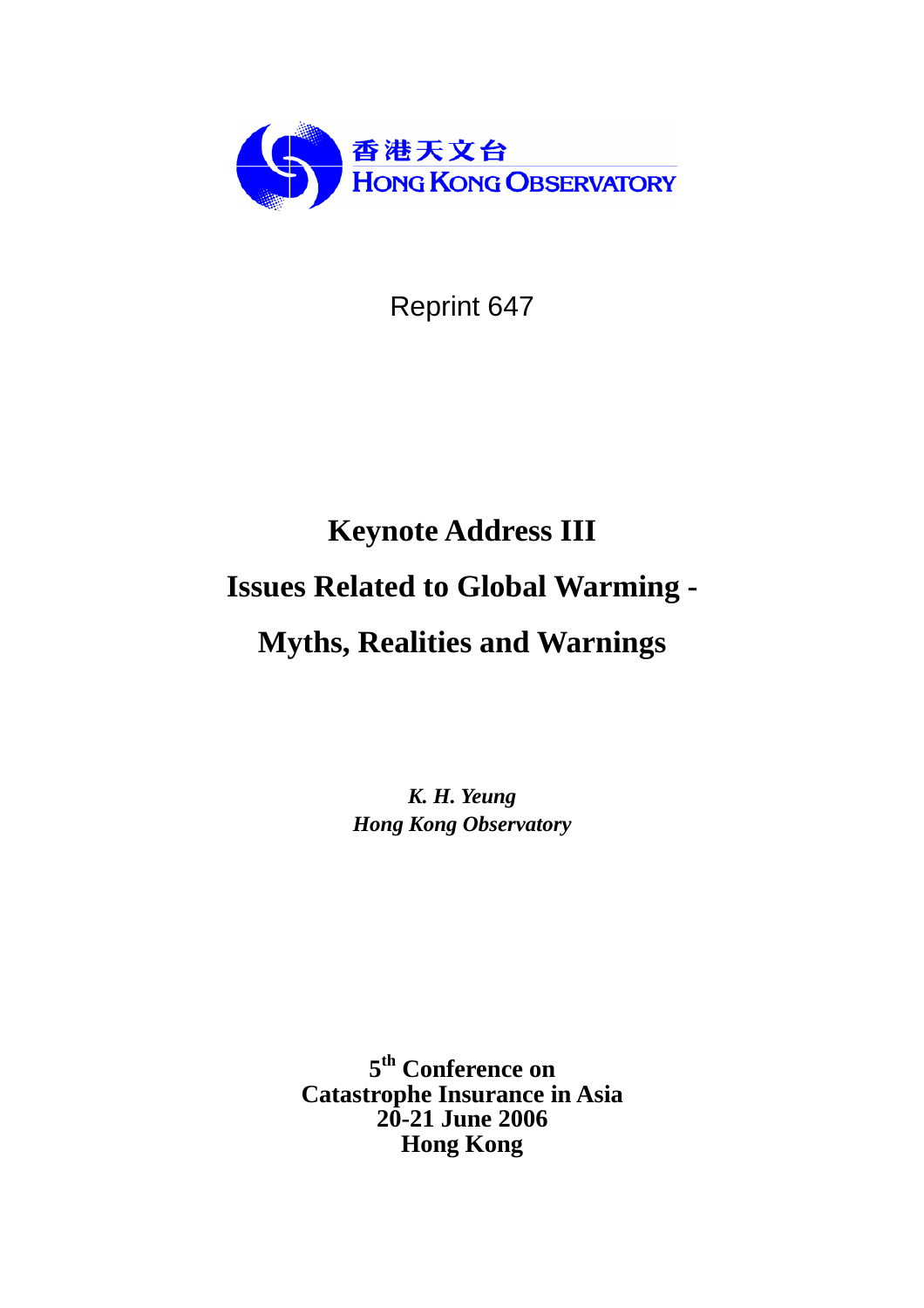### **1. Introduction**

To some people, global warming itself is a myth. They are not so much as disputing that the temperatures of the earth's surface have been rising and will continue to rise, but they believe that the warming is due more to natural variations of the climate system than to human influence.

Global warming is a simple as well as a complex subject. It is simple in the sense that if we look at the energy budget of the earth as a whole, the conclusion is almost inevitable. That is, with industry and other human activities adding more carbon dioxide and other greenhouse gases into the atmosphere, an increasing amount of infra-red radiation emitted from the earth surface is absorbed by these gases and prevented from escaping to space, resulting in warming of the earth's surface. However, associated with global warming are complex changes in the climate system, that is, changes in the atmosphere, oceans and rivers, the land surface, polar ice caps and mountain glaciers, and living organisms. The physical, chemical and biological processes going on in the climate system are not yet completely understood or well modeled by scientists. Therefore in the description of climate change and their impacts, there are debates in the scientific community as well as myths in the public perception.

The following sections describe some of the myths and realities related to global warming that may be of concern to the insurance industry, and what the insurance industry should pay attention to. The descriptions will however be limited to the subjects on which studies have been carried out by the Hong Kong Observatory (HKO).

# **2. Global Warming and Tropical Cyclone Activity**

One of the most intense and open debates among climate scientists is the change in tropical cyclone activity, that is, the change in the number of tropical cyclones forming every year, as well as the change in their maximum intensities, due to global warming. An increase in tropical cyclone activity can potentially increase losses in communities and thus in claims for the insurance industry. Some scientists have suggested that rising sea surface temperatures in a warming world will lead to more and stronger tropical cyclones. The case of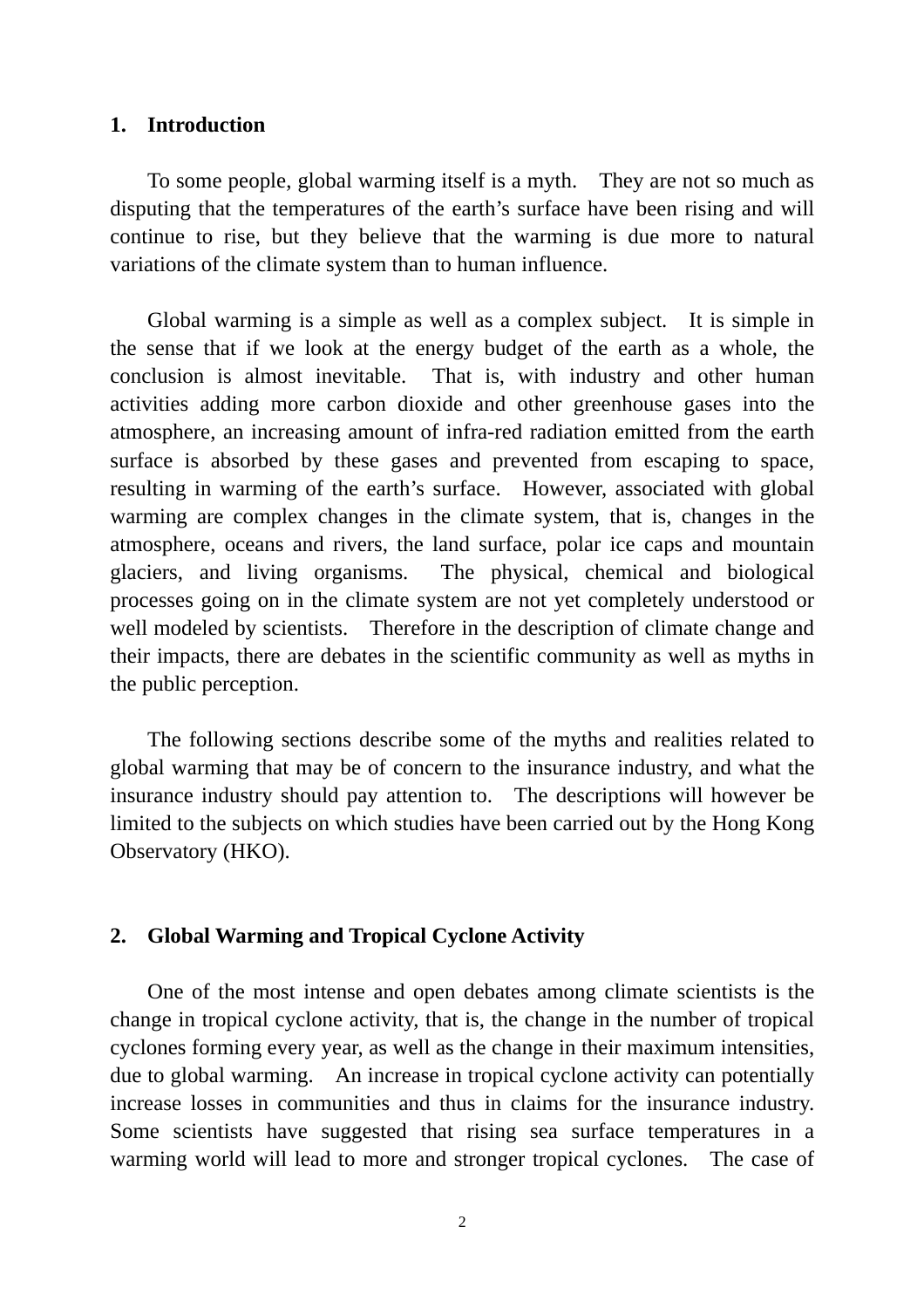the western North Pacific (an area bounded by  $5^{\circ}$  - 45 $^{\circ}$ N, 100 $^{\circ}$  - 180 $^{\circ}$ E) is examined.

#### (i) Tropical cyclone activity

Using HKO's best track data, Yeung et al. (2005) found that between 1961 and 2004, the annual number of tropical cyclones occurring in the western North Pacific has been decreasing at a rate of about 1.6 per decade. Best tracks are tropical cyclone positions and intensities determined by post-analysis using all available pertinent data after the passage of each tropical cyclone. This decreasing trend, deduced using linear regression and Student's t-test, as well as the non-parametric Mann-Kendall test and Sen's slope estimator, is statistically significant at the 5% level. For typhoons which are tropical cyclones with maximum sustained wind speed exceeding 118 km/h, no statistically significant trend is identified (Figure 1). This suggests that there has been no increase in tropical cyclone intensity in the western North Pacific between 1961 and 2004.

Spectral analysis of the time series of annual tropical cyclone numbers in the western North Pacific using the Multi-Taper method (MTM) which has lower variance and higher resolution compared with more traditional Fourier transform methods yielded spectral peaks at 2.4, 3.4 and 18 years (Figure 2(a)). The 2.4-year spectral peak coincides with the periodicity of the Quasi-Biennial Oscillation (QBO) which is the change of the mean wind direction in the stratosphere between 20 and 24 km high over the tropics from east to west and from west to east every two to two and a half years. The 3.4-year peak is close to that of the El Niño-Southern Oscillation (ENSO) which is the large-scale and persistent warming or cooling of the equatorial central and eastern Pacific occurring once every three to four years on average. The 18-year spectral peak is possibly associated with the 15 to 25-year periodicity of the Pacific Decadal Oscillation (PDO), an ENSO-like oscillation in the Pacific on an inter-decadal time scale. However, the connection between tropical cyclone activity and PDO remains to be confirmed. It should be noted that the 3.4 year spectral peak exceeds the 95% confidence limit when tested against the red-noise spectrum. The situation is similar for typhoons, with the 3.4 and 3.9-year spectral peaks exceeding the 95% confidence limit of the red noise spectrum (Figure 2(b)).

Singular Spectrum Analysis (SSA) shows that inter-decadal variations and the long-term trend explain only about 26% of the variability of the annual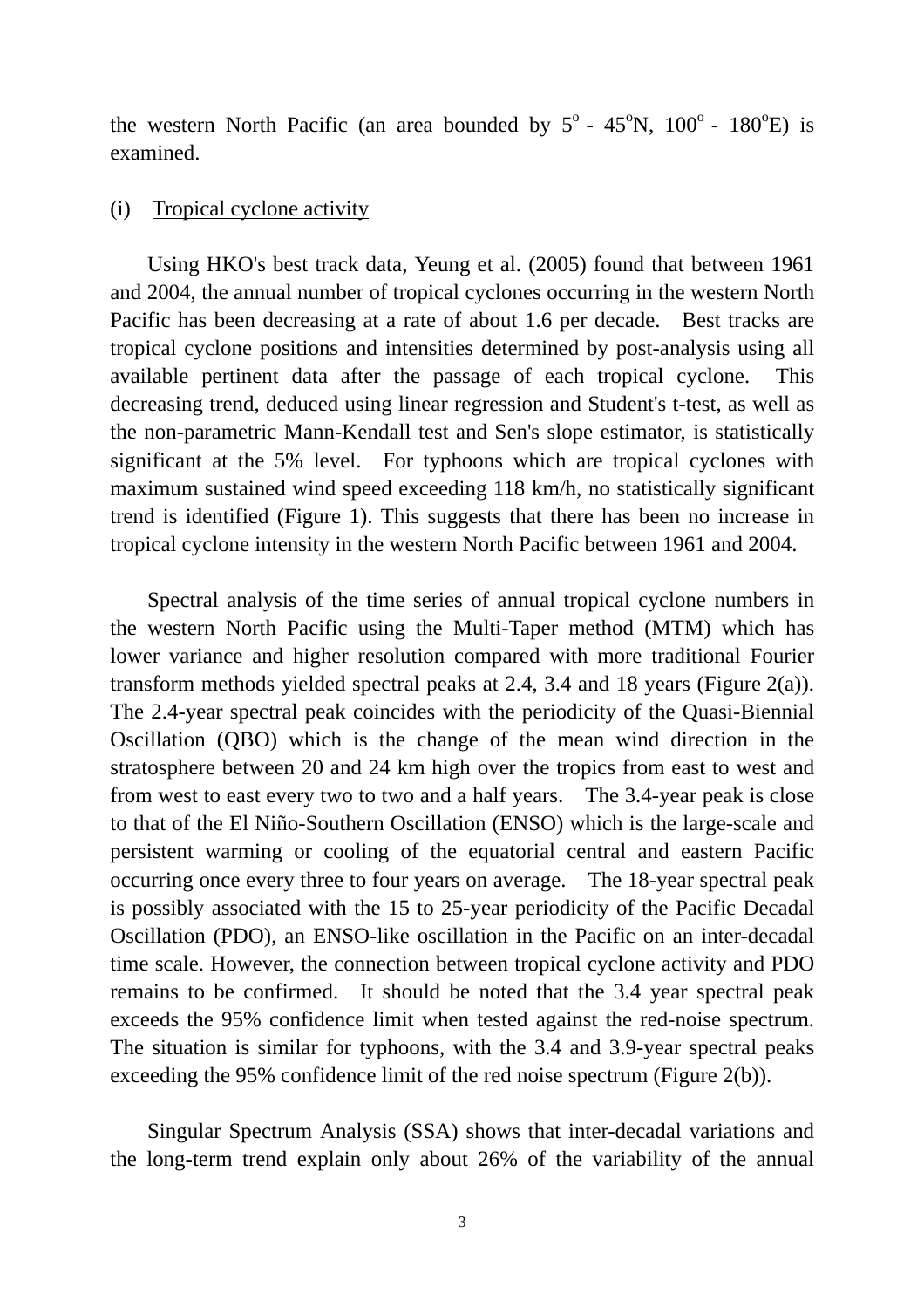number of tropical cyclones, and about 18% of the annual number of typhoons. Thus, inter-annual variations in particular ENSO seem to play a more important role in modulating tropical cyclone activity in the western North Pacific.

Similar findings are obtained for the South China Sea, that part of the western North Pacific bounded by  $10^{\circ}$  -  $25^{\circ}$ N,  $105^{\circ}$  -  $120^{\circ}$ E.

## (ii) Activity of Category 4 and Category 5 typhoons

Some modeling studies have suggested that as the earth warms the intensity of the tropical cyclones will increase (IPCC 2001a). Using the best track data of the Joint Typhoon Warning Center (JTWC) in Hawaii, Webster et al. (2005) found that the activity of tropical cyclones meeting the criteria of Category 4 and Category 5 on the Saffir-Simpson Hurricane Scale (abbreviated here as CAT45) has been increasing in all ocean basins. Category 4 tropical cyclones have maximum winds near the centre between 210 and 249 km/h, and Category 5 tropical cyclones have maximum winds near the centre exceeding 249 km/h (WMO 1993). They represent the most intense tropical cyclones.

For the western North Pacific, Webster et al. (2005) found that in the two consecutive 15-year periods 1975-1989 and 1990-2004, CAT45 typhoons have increased from 25% of the total number of typhoons in that basin to 41%. No indication was given as to whether the difference is statistically significant.

 However, using the HKO's best track data, it was found that the activity of CAT45 typhoons in the western North Pacific has in fact fallen by about half between the above 15-year periods, from 32% to 16%, a difference that is statistically significant at the 5% level (Table 1). This decreasing trend is supported by the best track data of the Regional Specialized Meteorological Center (RSMC) of the World Meteorological Organization (WMO) in Tokyo. Between 1977-1989 and 1990-2004, the proportion of CAT45 typhoons among all typhoons in the western North Pacific calculated from the best track data of RSMC Tokyo fell from 18% to 8%, a difference that is also statistically significant at the 5% level. Here, 1977 is used as the start year for the first period as it is the first year in which tropical cyclone intensity in terms of maximum wind speeds are given in RSMC Tokyo's best track data.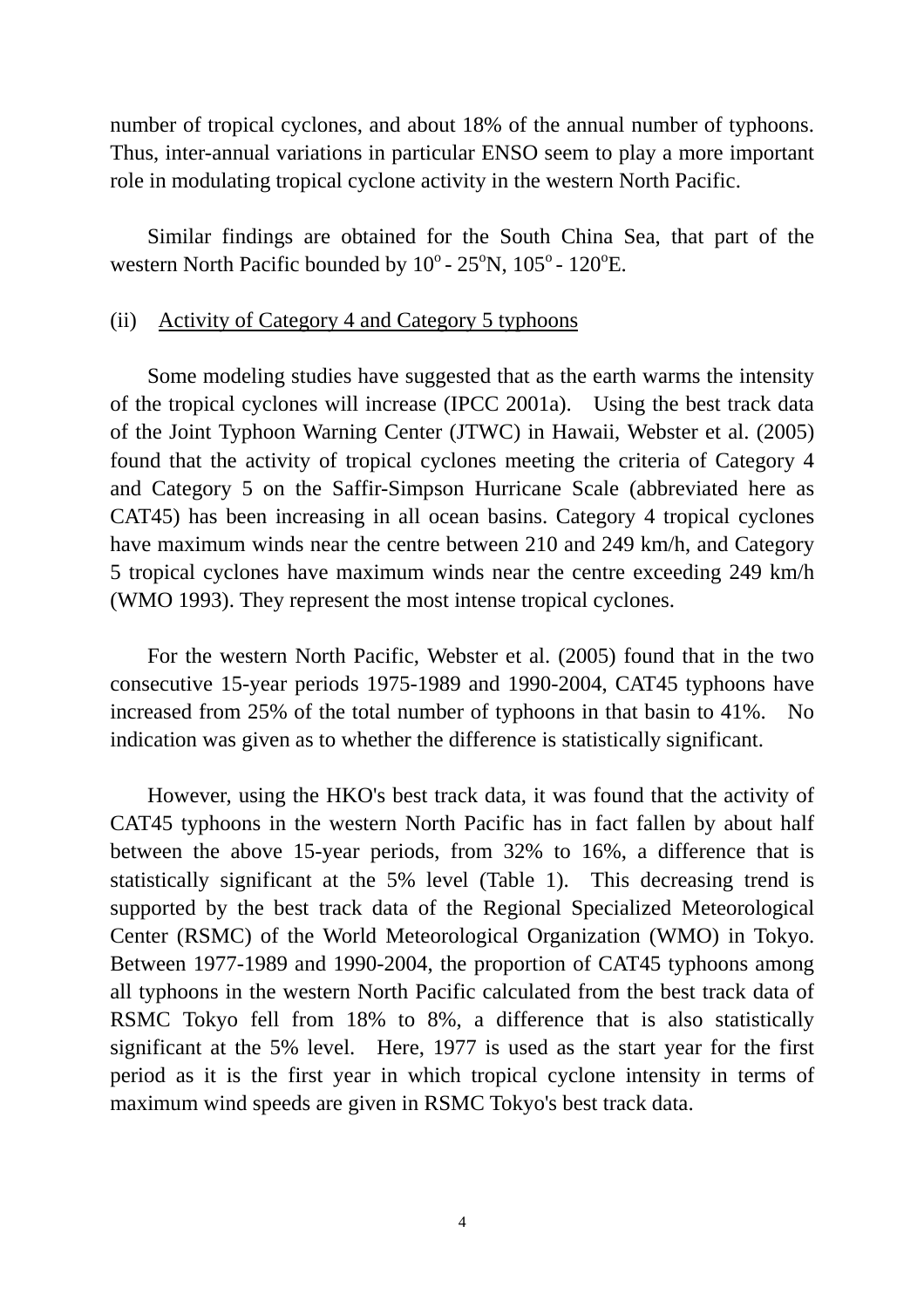Table 1. Trend analysis of the ratios of CAT45 typhoons to all typhoons in the western North Pacific for different periods.

| <b>JWTC</b><br>best track data<br>(Webster et al. 2005) |     | <b>HKO</b><br>best track data |     | <b>RSMC</b> Tokyo<br>best track data |     |
|---------------------------------------------------------|-----|-------------------------------|-----|--------------------------------------|-----|
| 1975-1989                                               | 25% | 1975-1989                     | 32% | 1977-1989                            | 18% |
| 1990-2004                                               | 41% | 1990-2004                     | 16% | 1990-2004                            | 8%  |

 It is not very clear what are the reasons for the difference in the trends determined from the databases of JTWC, HKO and RSMC Tokyo. One possibility that has been suggested is that JTWC uses 1-minute mean wind speed while HKO and RSMC Tokyo and indeed most other warning centres in the western North Pacific uses 10-minute mean wind speed to assign tropical cyclone intensity. The intensities assigned by JTWC are higher especially for tropical cyclones with intensities exceeding 185 kilometres per hour (US Naval Research Laboratory 1998). Another contributing reason may be that in some cases different intensities were assigned to the same tropical cyclones by different centres even when they used the same wind speed criteria (Hoarau et. al. 2006, Lander and Guard 2006). Different starting years used in trend analysis can lead to different results (Knaff and Sampson 2006), and so can different analysis techniques (Landsea 2005).

Even if one accepts that there had been a rising trend in tropical cyclone activity as suggested by Webster et al. (2005) and Emanuel (2005), the physical reasons for the rise is also not yet well established. While some (Emanuel 2005, Webster et al. 2005, Trenberth 2005 and Anthes 2006) suggest that it is linked to a warming environment, others argue that this is due to natural multi-decadal oscillations (Goldenberg et al. 2001, Chan 2006). This is because sea surface temperature is only one of the factors affecting tropical cyclone genesis and intensity. Other factors such as prevalence of low altitude cyclonic circulations and the variation of the wind with height (McBride 1995) may not have changed in the long-term in favour of increasing tropical cyclone activity.

# (iii) Tropical cyclone losses

Losses inflicted by tropical cyclones are dependent not only on tropical cyclone activity, but also on the preparedness of affected communities.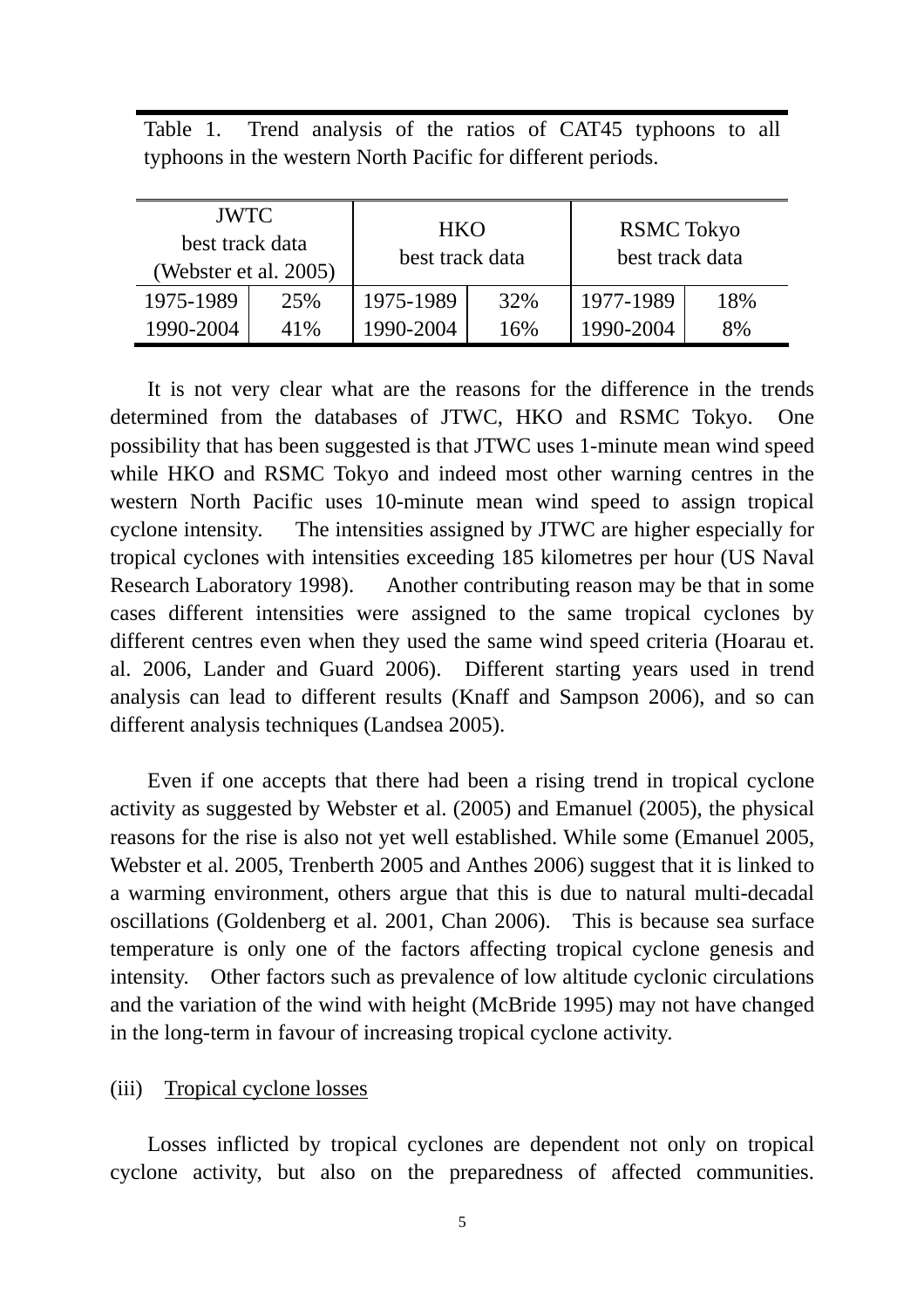Preparedness include better infrastructure to withstand tropical cyclone inflicted destruction, better contingency plans, heightened awareness to avert loss, and better tropical cyclone warnings. In regard to better tropical cyclone warnings, the reality is that tropical cyclone track forecast errors have been decreasing steadily in recent years.

Figure 3 shows the 24-hour forecast track errors of the warnings issued by HKO, JTWC, RSMC Tokyo, BABJ (National Meteorological Center, China Meteorological Administration) and BCGZ (Guangzhou Regional Meteorological Center. These errors are the differences between HKO's best tracks and the 24-hour track forecasts issued by above warning centres in an operational environment during the passage of tropical cyclones. It can be seen from Figure 3 that between 1975 and 2004, the 24-hour track forecast errors have generally decreased from 200 km or more to less than 150 km for all warning centres.

Better tropical cyclone warnings might have been one reason for the lack of an upward trend in tropical cyclone related damage sustained in recent years by the 14 countries and territories around the western North Pacific which are represented on the Typhoon Committee jointly set up by the World Meteorological Organization and the United Nations Economic and Social Commission of the Asia and Pacific (ESCAP). Figure 4 shows the damage between 1985 and 2004. Pielke (2005) also noted that for the United States, the increased destructiveness of tropical cyclones in the past 30 years suggested by Emanuel (2005) has not been matched by a similar rise in hurricane losses. The lack of a marked upsurge in tropical cyclone related damages in Figure 4 can be contrasted with the almost tenfold increase in losses sustained globally between the 1950s and the 1990s on account of extreme weather including tropical cyclones (IPCC 2001a).

## **3. Heavy Rain and Droughts**

A warming earth implies an intensified hydrological cycle, that is, an increase in evaporation and in rainfall (IPCC 2001a). Indeed, the global average precipitation has been increasing and is projected to increase in the rest of this century. Larger year-to-year variations in rainfall are also very likely over most areas where there is an increase in the mean precipitation (IPCC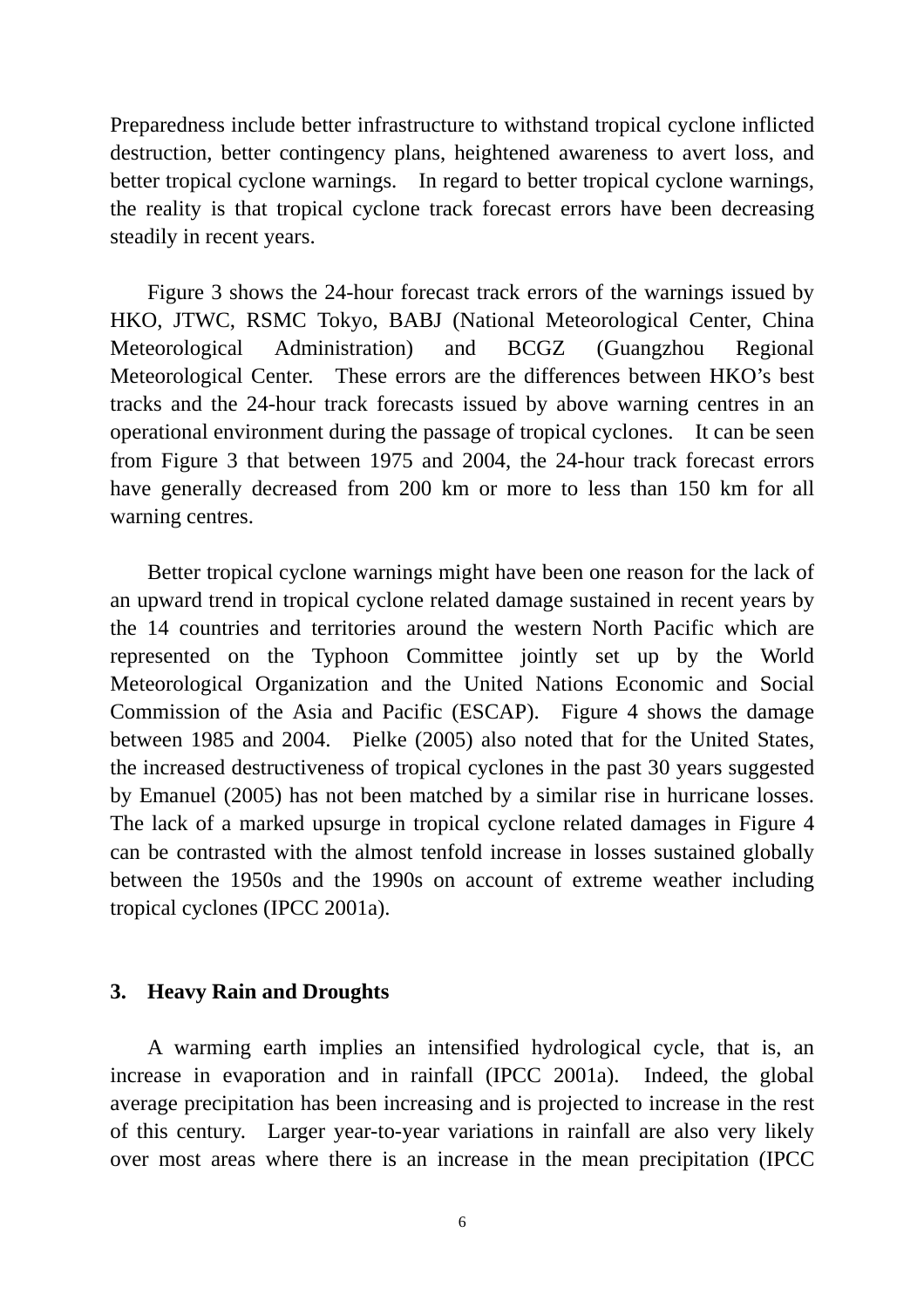2001a). An increase in the frequency of very heavy rainfall may result in more landslips and severe flooding, and thus more claims for the insurance industry. It should be noted that even a modern city can suffer heavy losses from a single heavy rain episode. For example, the heavy rain associated with Typhoon Nari in September 2001 caused severe flooding in Taipei, inflicting an insured damage of around US\$ 500 million (Munich Re 2004). On the other hand, an increase in the frequency of severe droughts may result in more wildfires and impact on agriculture and other economic activities (IPCC 2001b), and thus also more claims for the insurance industry.

The increase in rainfall due to an enhanced hydrological cycle does not necessarily imply that droughts will decrease. By downscaling global climate model predictions to Hong Kong it was found that by the end of this century, the annual rainfall in Hong Kong would be about 10% higher than the present climatological normal (Figure 5). At the same time, extremely high and extremely low rainfall will both see an increase in frequency. This downscaling is achieved statistically using the regression method, with the rainfall over southern China forecast by global climate models as predictors, and the forecast annual rainfall in Hong Kong as the predictant. The regression relationship was built using observed rainfall in southern China as predictors and the observed rainfall in at the Hong Kong Observatory headquarters as the predictand in the period between 1951 and 2000. Details can be found in Wu et al. (2005).

In the past 120 years, the highest annual rainfall at the Hong Kong Observatory headquarters was 3343 mm recorded in 1997. In that year, rainstorms triggered severe flooding and numerous landslides in Hong Kong. The lowest annual rainfall was 901 mm recorded in 1963 when water supply was rationed once every four days. It is determined from the above downscaling exercise that in the  $21<sup>st</sup>$  century there would be six years with annual rainfall above 3343 mm, and three years with annual rainfall less than 901 mm (Wu et al. 2005). This demonstrates that the frequency of drought, not only of heavy rain, will increase in a warming world.

# **4. Mean Sea Level Rise**

One of the most talked about consequences of global warming is mean sea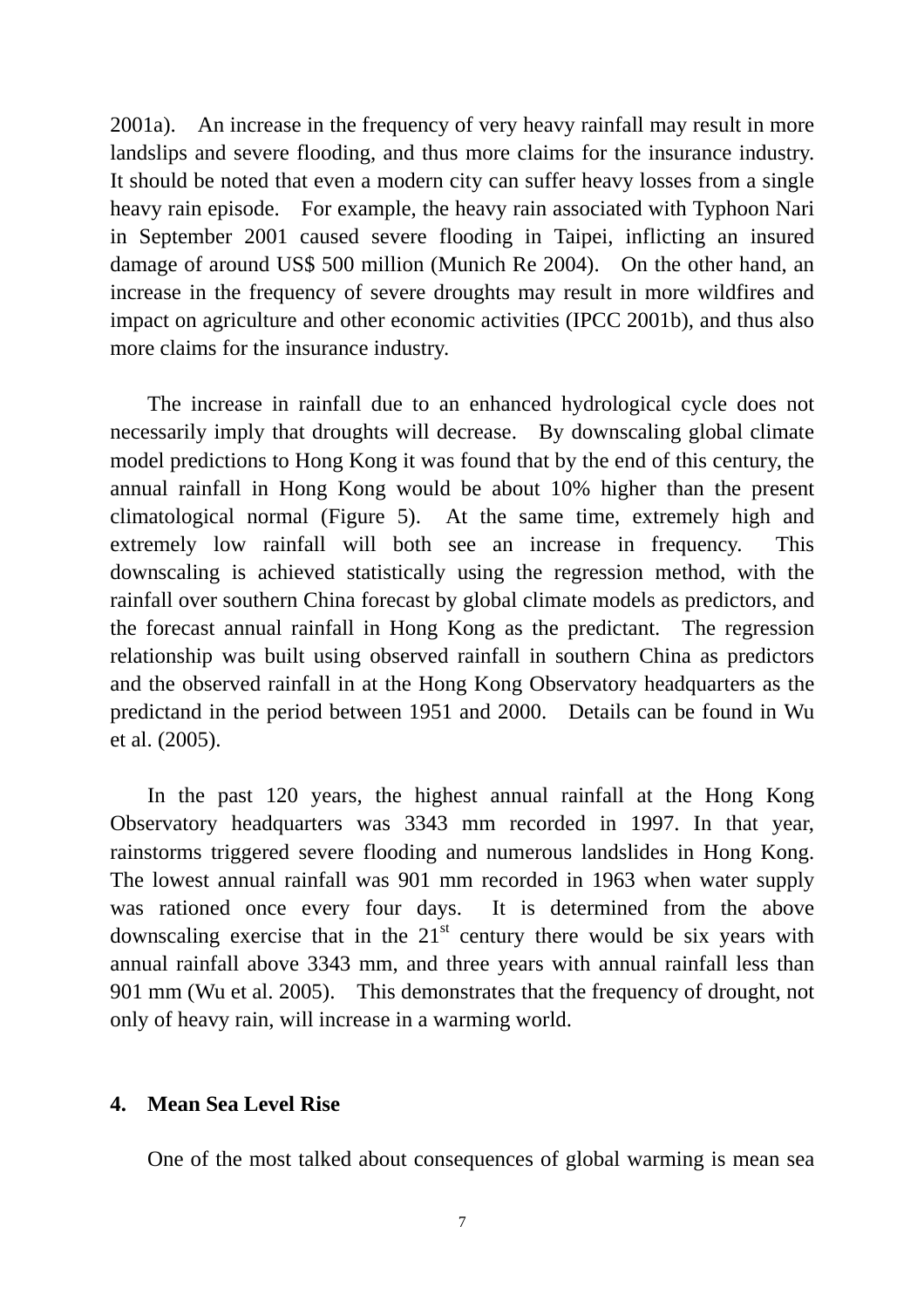level rise. Expansion of the upper ocean, melting of polar ice caps and mountain glaciers will lead to an increase in ocean volume and a rise in the global mean sea level.

In the case of Hong Kong, in the past 50 years the mean sea level at Quarry Bay in the Victoria Harbour has risen by 0.12 m, at an average rate of 2.3 mm per year (Figure 6). The long-term sea level change at the Victoria Harbour agrees well with that in the South China Sea as determined by the State Oceanic Administration of China, and is consistent with the change of the mean sea level of the South China Sea in the past decade as measured by the remote sensing satellites jointly operated by the USA and France (Figure 7). Details can be found in Wong et al. (2003).

Figure 6 also shows that the inter-decadal change in the sea level in Victoria Harbour was particularly prominent in the past 15 years, with a steep rise of the annual mean sea level from 1987 to 1999 and a rapid fall after that. The above period coincides with the period with most rapid rise in the global average temperature since instrumental measurements of air temperature began in the 1860s. This suggests that global warming might be a factor in the sea level change in Hong Kong.

The implication of mean sea level rise is that similar storm surges would give rise to higher sea levels, increasing the chance of coastal flooding. With a mean sea level rise of 0.12 m in Hong Kong, the amount that the Victoria Harbour has risen in the past 50 years, a high water level say with a return period of 50 years originally would have its return period reduced to about 25 years, that is, by half.

The mean sea level rise of 0.12 m at the Victoria Harbour in the past 50 years happens to be near the lower end of the global mean sea level rise projected by IPCC (2001a) for the  $21<sup>st</sup>$  century, which gives a range of 0.09 to 0.88 m. Were the mean sea level in Hong Kong to rise by 0.48 m, the mid-point between 0.09 m and 0.88 m, a high water level with a return period of 50 years originally would have its return period shorten to about three years. Were the mean sea level in Hong Kong to rise by 0.88 m, then that high water level would have an annual recurrence. The return period of maximum sea level corresponding to different amounts of mean sea level rise is shown in Figure 8, obtained from the Type 1 Extreme Value or Gumbel distribution. The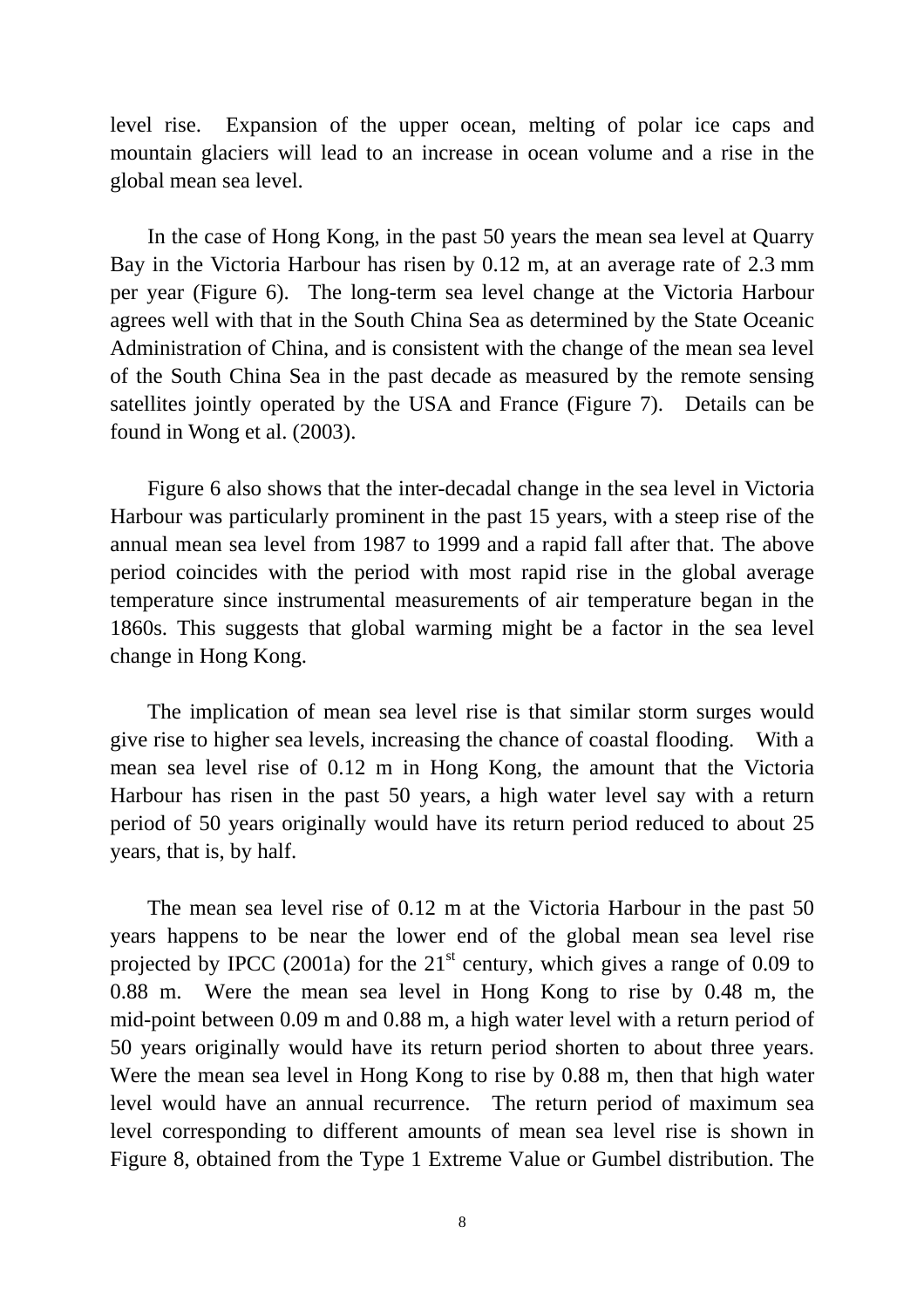possible consequences of the projected sea level rise, in terms of flooding and economic and social disruption, could be dire if no mitigation or adaptation measures were taken. In Hong Kong's case, allowance for a 10 mm rise in mean sea level per year has been recommended for the design of coastal engineering projects meeting certain criteria (Works Branch Technical Circular No. 6/90).

The same considerations also apply to tsunamis. More severe flooding would result from the same tsunami if the mean sea level becomes higher.

## **5. Warnings**

#### (i) Tropical cyclone activity

According to the discussion in Section 2, if and how long-term tropical cyclone activity have changed is a question to which the answer is not yet unequivocal. It is a subject requiring further study. In the meantime, the insurance industry should be mindful that the conclusions one can draw on tropical cyclone activity is dependent on the use of different best track data sets, different periods of data, as well as the techniques of analysis.

Furthermore, Figure 1 shows that from 1998 onwards, tropical cyclone activity in the western North Pacific has entered a relatively quiet period. Given the inter-decadal variation in tropical cyclone activity with a dominant period of about 18 years, one can expect more tropical cyclones to occur when the quiet phase changes to the active phase, which can happen soon.

#### (ii) Heavy rain and droughts

Under global warming, not only heavy rain but droughts are likely to increase in frequency. Hong Kong's case as discussed in Section 3 serves as an example. The insurance industry should be aware of both possibilities. In Asia, drought is a bigger concern in arid areas where an increase in evaporation is not compensated by an increase in rainfall.

#### (iii) Mean sea level rise

The discussion in Section 4 amply demonstrates that mean sea level rise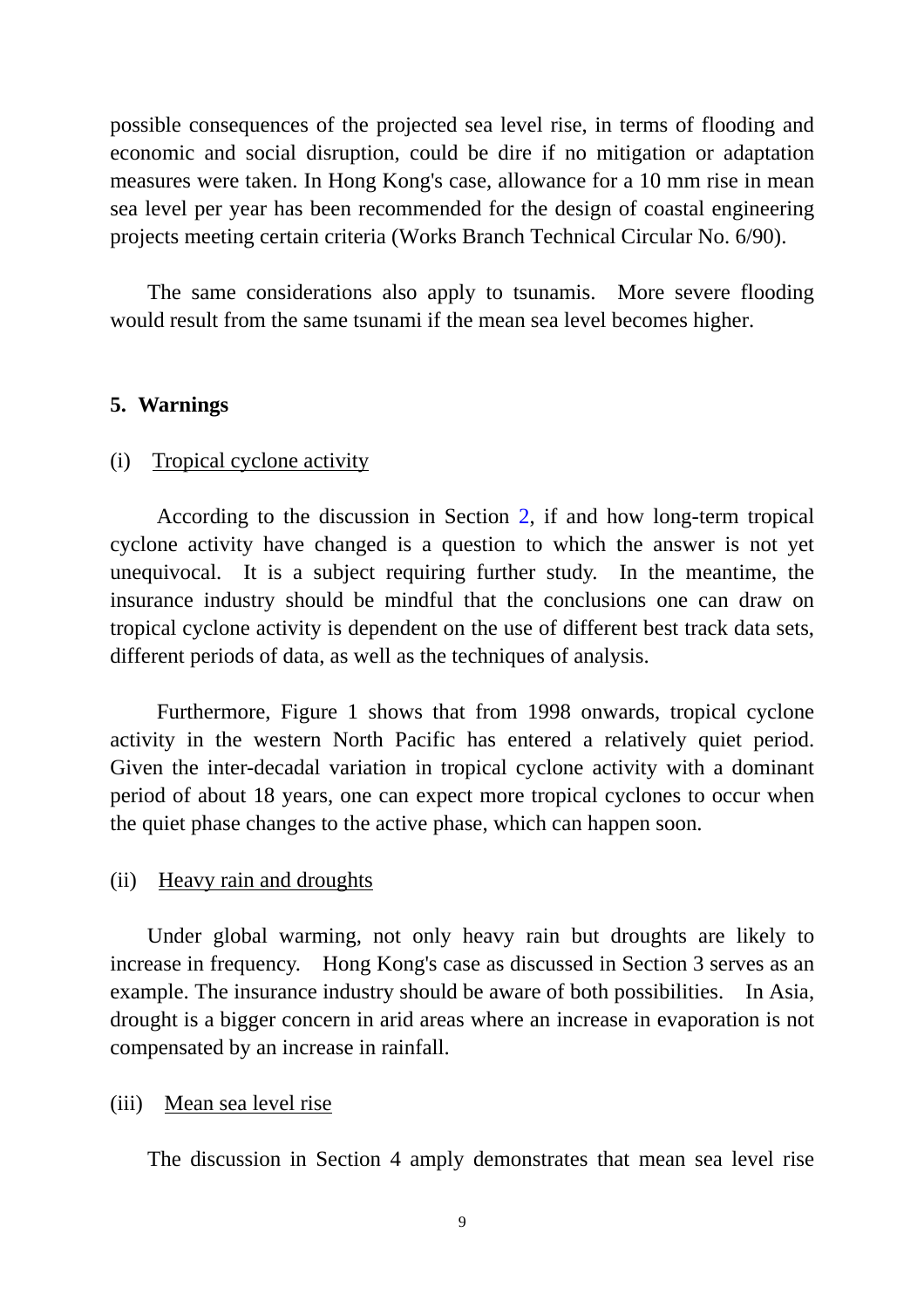implies the likelihood of more frequent occurrences of flooding associated with storm surges even if there is no increase in tropical cyclone activity. The same considerations apply to tsunamis. The insurance industry should therefore be mindful of the possible increase in damage, especially in places where adaptation and mitigation measures have not yet been implemented.

## **6. Conclusions**

With the western North Pacific as an example, it seems there is not yet a definitive answer to whether tropical cyclone activity has or will increase in a warming world. However, an increase in the number of tropical cyclones can be expected when the current quiet phase changes to an active phase in the western North Pacific, which can happen soon.

Against the background of global warming, many places can expect to see not only more heavy rain events, but also more droughts.

Sea level rise will cause the return periods of sea flooding associated with storm surges to be substantially shortened. It should be a matter of attention for the insurance industry especially for places where adaptation or mitigation measures have not yet been considered or implemented.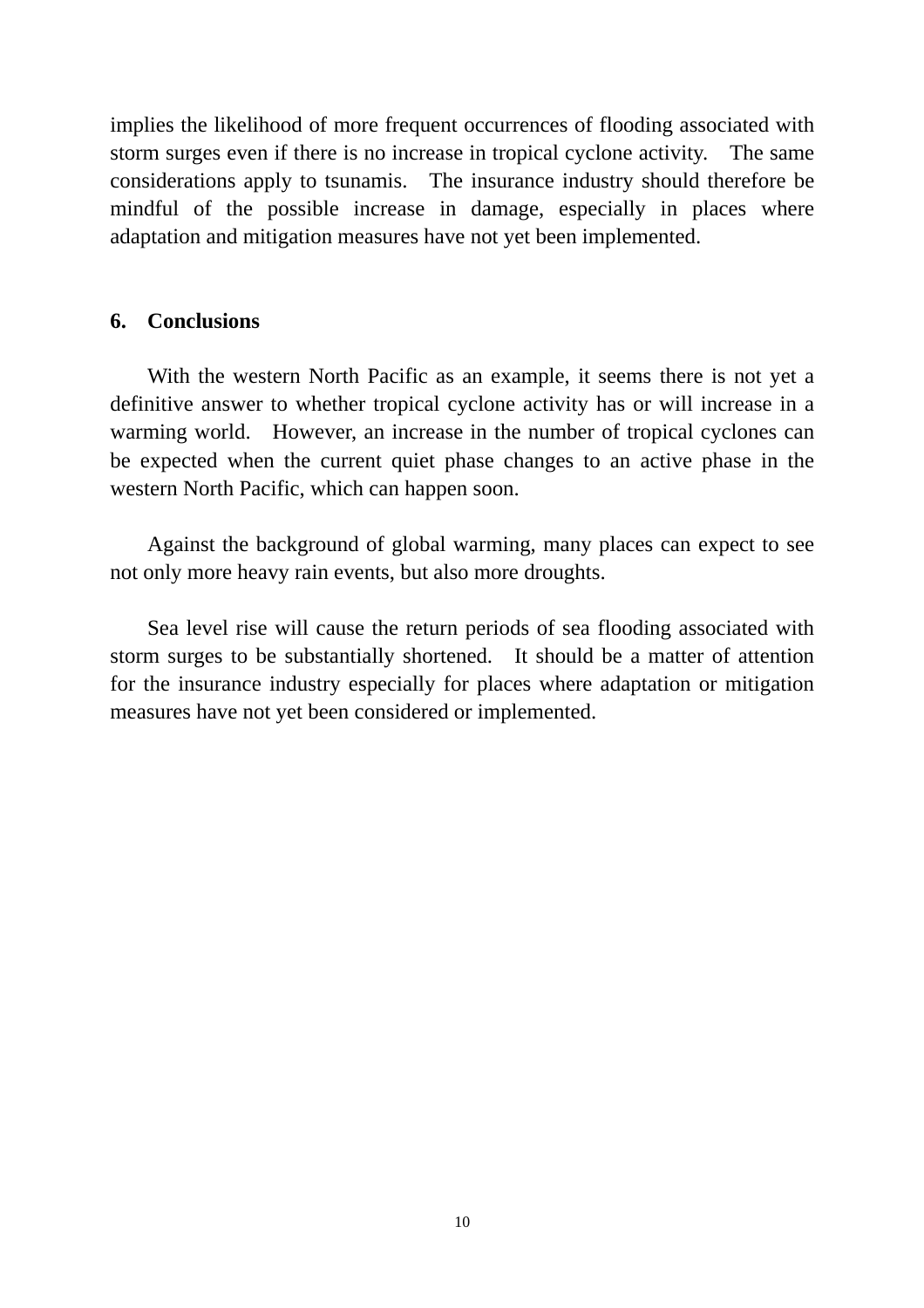### **References**

- Anthes, Richard A., and Co-Authors, 2006: Hurricanes and global warming potential linkages and consequences. *Bull. Amer. Meteorol. Soc.*, **87**, 623-626.
- Chan, Johnny C. L., 2006: Comment on "Changes in tropical cyclone number, duration and intensity in a warming environment". *Science* **311**, 1713b.
- Emanuel, Kerry, 2005: Increasing destructiveness of tropical cyclones over the past 30 years. *Nature* **436**, 686-688.
- Goldenberg, Stanley B., Christopher W. Landsea, Alberto M. Mestas-Nunez, William M. Gray, 2001: The recent increase in Atlantic hurricane activity: causes and implications. *Science*, **293**, 474-479.
- Hoarau, Karl, Ludovic Chalonge, and Jean-Paul Hoarau, 2006: The reasons for a reanalysis of the typhoon intensity in the Western North Pacific. 27th Conference on Hurricanes and Tropical Meteorology, 24-28 April 2006, Monterey, California.
- IPCC, 2001a: *Climate Change 2001 The Scientific Basis.* Cambridge University Press, 881 pp*.*
- IPCC, 2001b: *Climate Change 2001 Impacts, Adaptation and Vulnerability.* Cambridge University Press, 1032 pp*.*
- Knaff, John A., and Charles R. Sampson, 2006: Reanalysis of the west Pacific tropical cyclone maximum intensity 1966-1987. 27th Conference on Hurricanes and Tropical Meteorology, 24-28 April 2006, Monterey, California.
- Lander, Mark A. and Charles P. Guard, 2006: The urgent need for a re-analysis of Western North Pacific tropical cyclones. 27th Conference on Hurricanes and Tropical Meteorology, 24-28 April 2006, Monterey, California.
- Landsea, Christopher W., 2005: Hurricanes and global warming. *Nature* **438***,*  E11-E12.
- McBride, John L., 1995: Tropical cyclone formation. In *Global Perspectives on Tropical Cyclones*. WMO/TD-No. 693, 63-105, World Meteorological Organization.
- Munich Re, 2004: *Megacities-Megarisks. Trends and challenges for insurance and risk management*. Münchener Rückversicherungs -Gesellschaft, Germany. 83 pp.
- Pielke, Roger A. Jr., 2005: Are there trends in hurricane destruction? *Nature*  **438**, E11*.*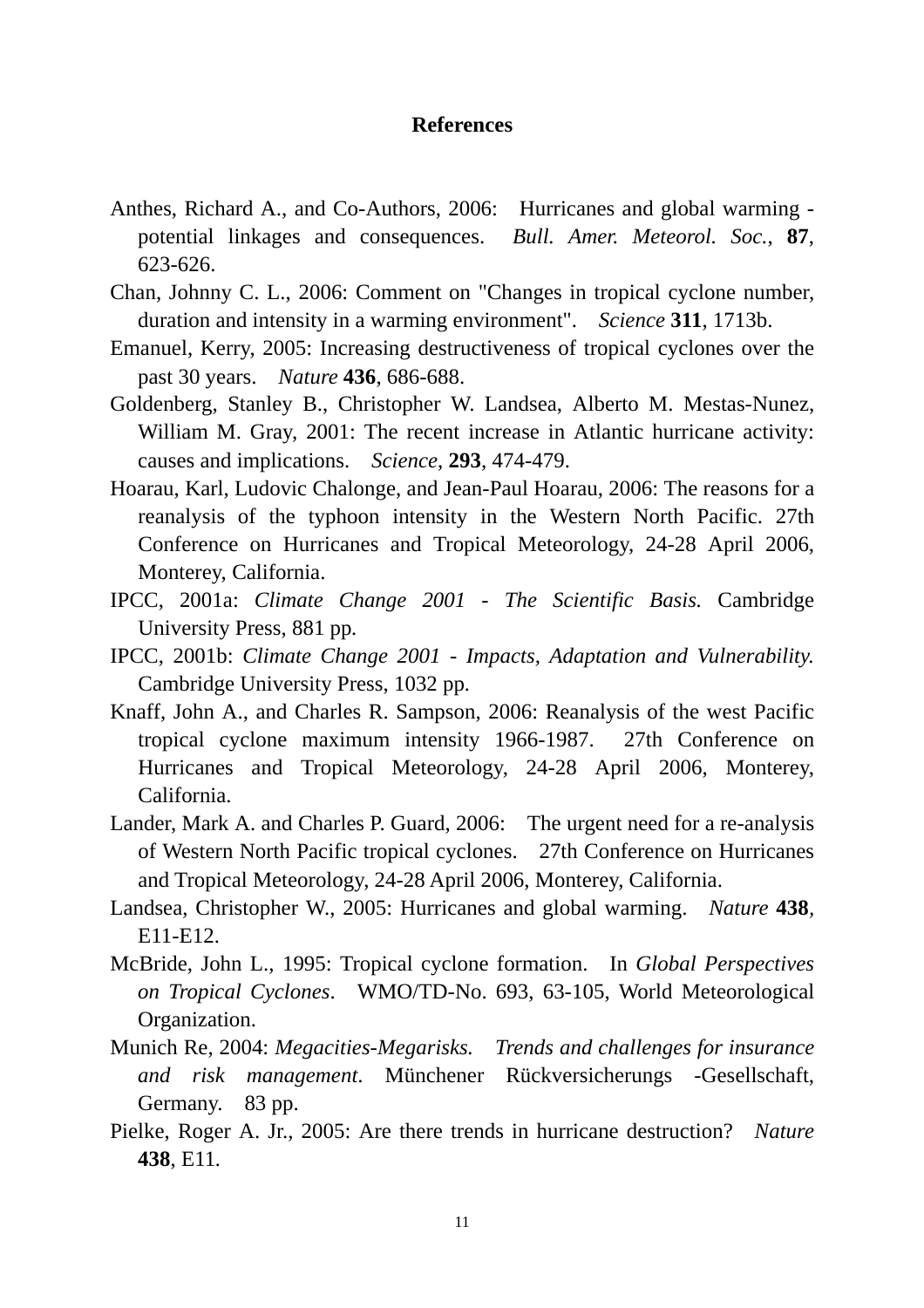- Trenberth, Kevin, 2005: Uncertainty in hurricanes and global warming. *Science* **308,** 1753-1754.
- US Naval Research Laboratory, 1998: Tropical Cyclone Forecasters Reference Guide

(available from http://www.npmoc.navy.mil/jtwc/pubref/References/GUIDE/ chap1/se100.htm#c1\_contents).

- Webster, P. J., G. J. Holland, J. A. Curry, and H. R. Chang, 2005: Changes in tropical cyclone number, duration and intensity in a warming environment. *Science* **309**, 1844-1846.
- WMO, 1993: *Global Guide to Tropical Cyclone Forecasting.* WMO/TD-No. 560, World Meteorological Organization.
- Wong, W. T. K. W. Li, and K. H. Yeung, 2003: Long-term sea level change in Hong Kong. *Hong Kong Meteorological Society Bulletin*, **13**, 24-40.
- Wu, M. C., Y. K. Leung, and K. H. Yeung, 2005: Projected change in Hong Kong's rainfall in the 21st century. *Hong Kong Meteorological Society Bulletin*, **15**, 40-53.
- Yeung, K. H., M. C. Wu, W. L. Chang and Y. K. Leung, 2005: Long-term change in tropical cyclone activity in the Western North Pacific. Scientific Assembly of the International Association of Meteorology and Atmospheric Sciences (IAMAS) 2005, 2-11 August, Beijing, China.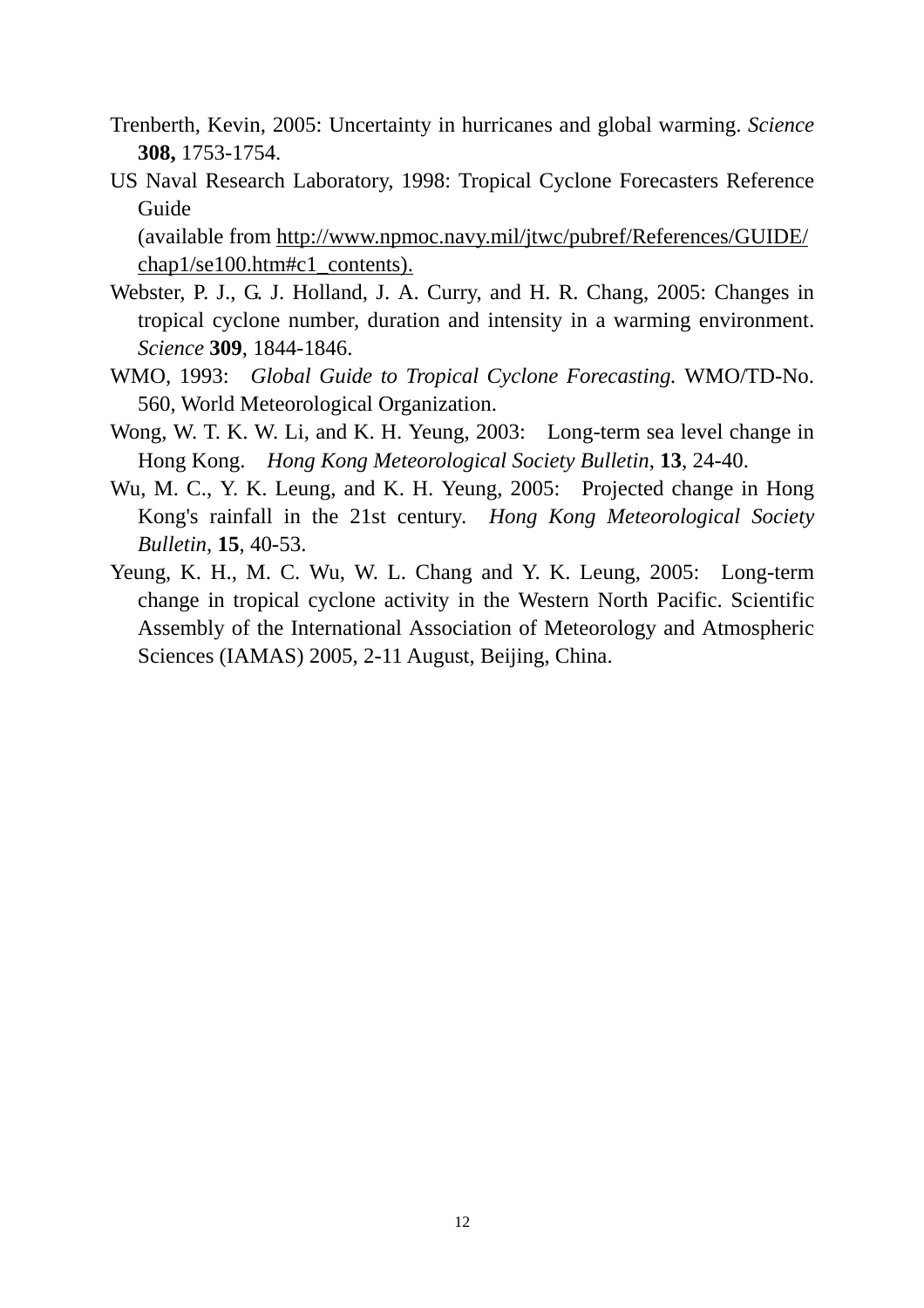

Year (1961-2004)

Figure 1. Time series of the annual number of tropical cyclones and typhoons in the western North Pacific. Inter-decadal variations (continuous lines) are highlighted by applying a Gaussian filter to remove variations with periodicities



Figure 2. Multi-Taper Method (MTM) spectrum of the annual number of (a) tropical cyclones and (b) typhoons in the western North Pacific. The 90%, 95% and 99% confidence levels with respect to the red noise spectrum are shown by the dashed lines.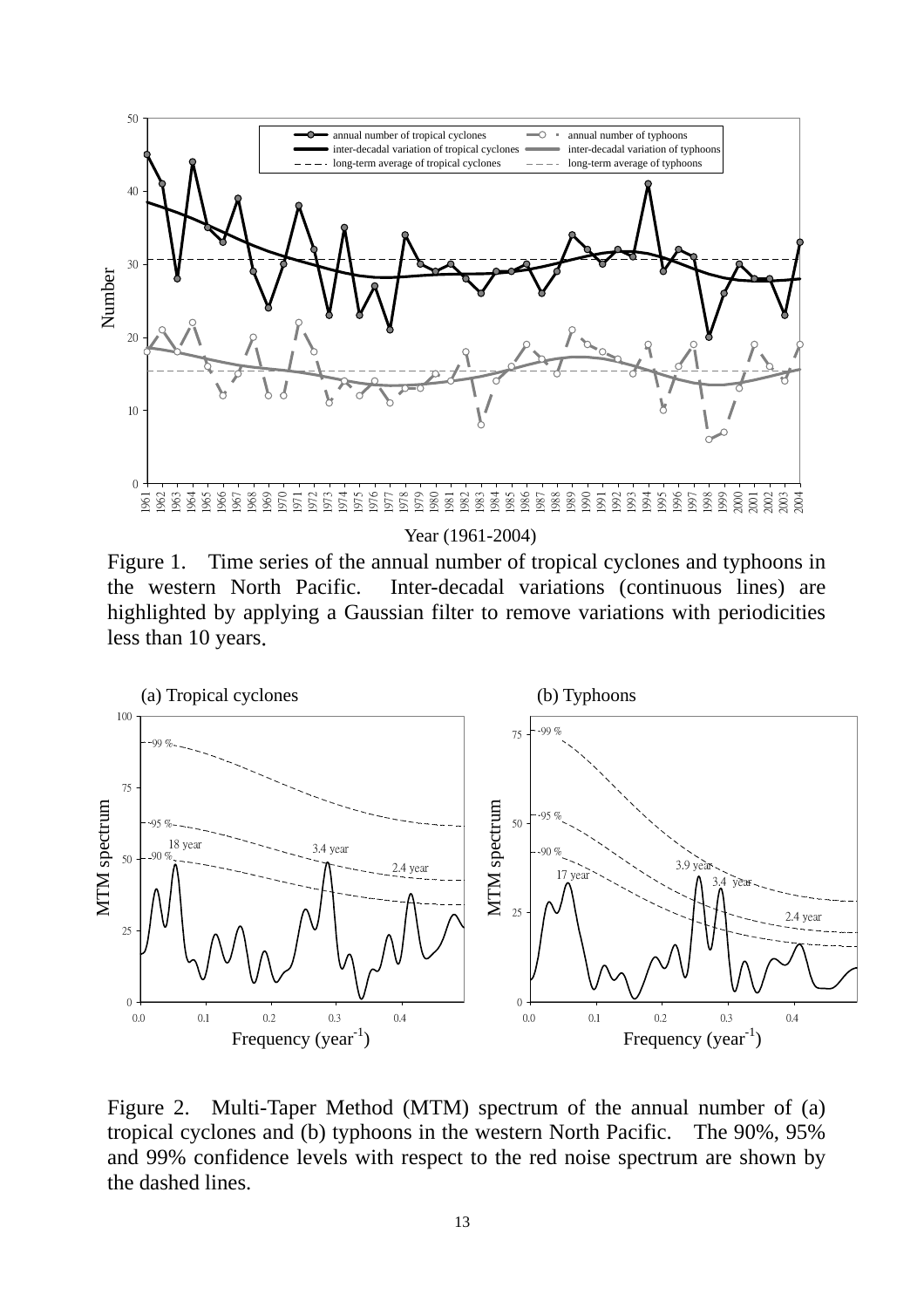

Figure 3. 24-hour tropical cyclone track forecast errors of the different warning centres. BABJ - National Meteorological Center, Beijing; BCGZ -Guangzhou Regional Meteorological Center; HKO - Hong Kong Observatory; JTWC- Joint Typhoon Warning Center; RSMC - Regional Specialized Meteorological Center Tokyo.



Figure 4. Tropical cyclone related damage sustained by Typhoon Committee countries/territories in the western North Pacific between 1985 and 2004.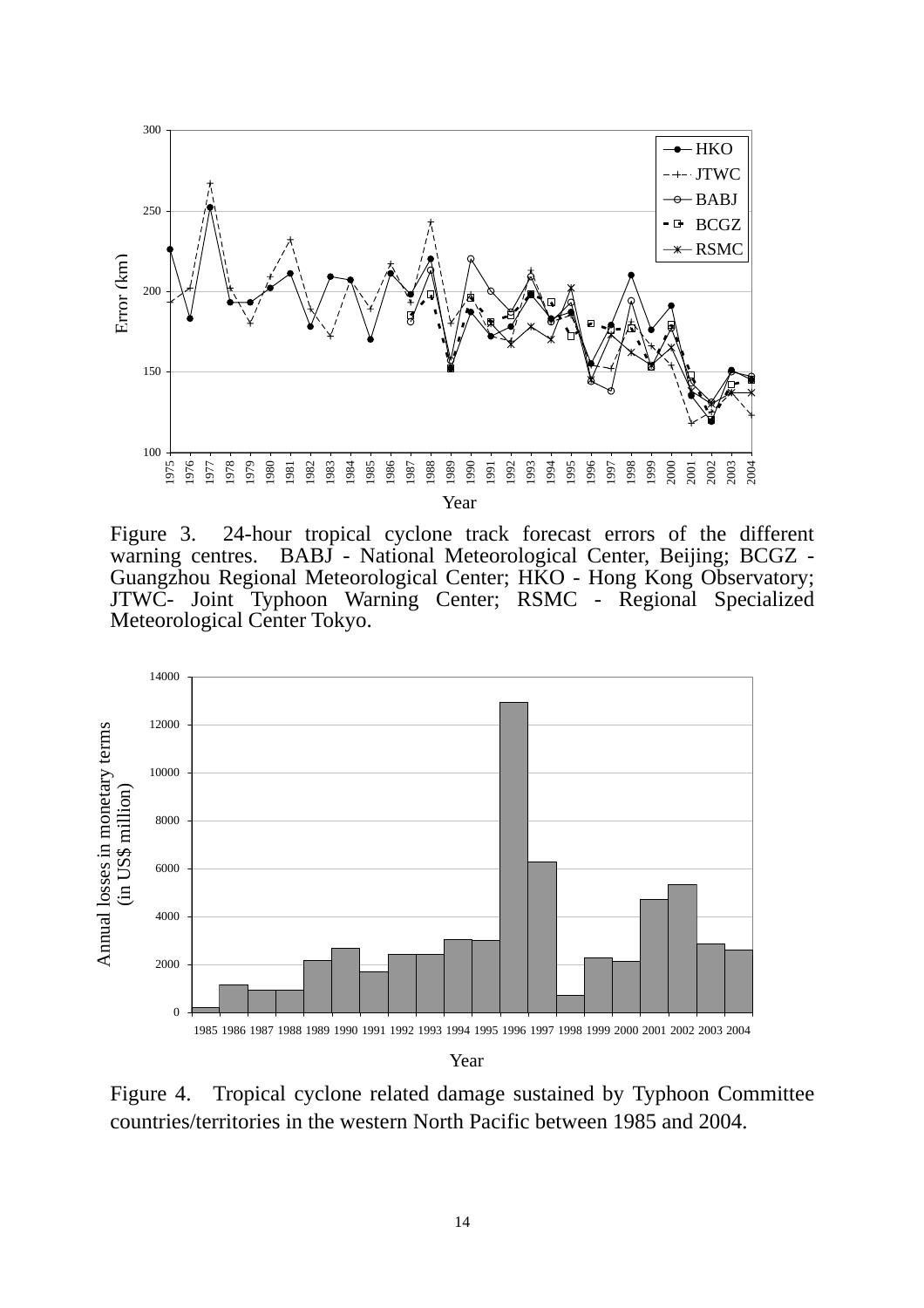

Figure 5. Past and projected changes in rainfall in Hong Kong.



Figure 6. Annual mean sea level at Quarry Bay in the Victoria Harbour between 1954 and 2003.